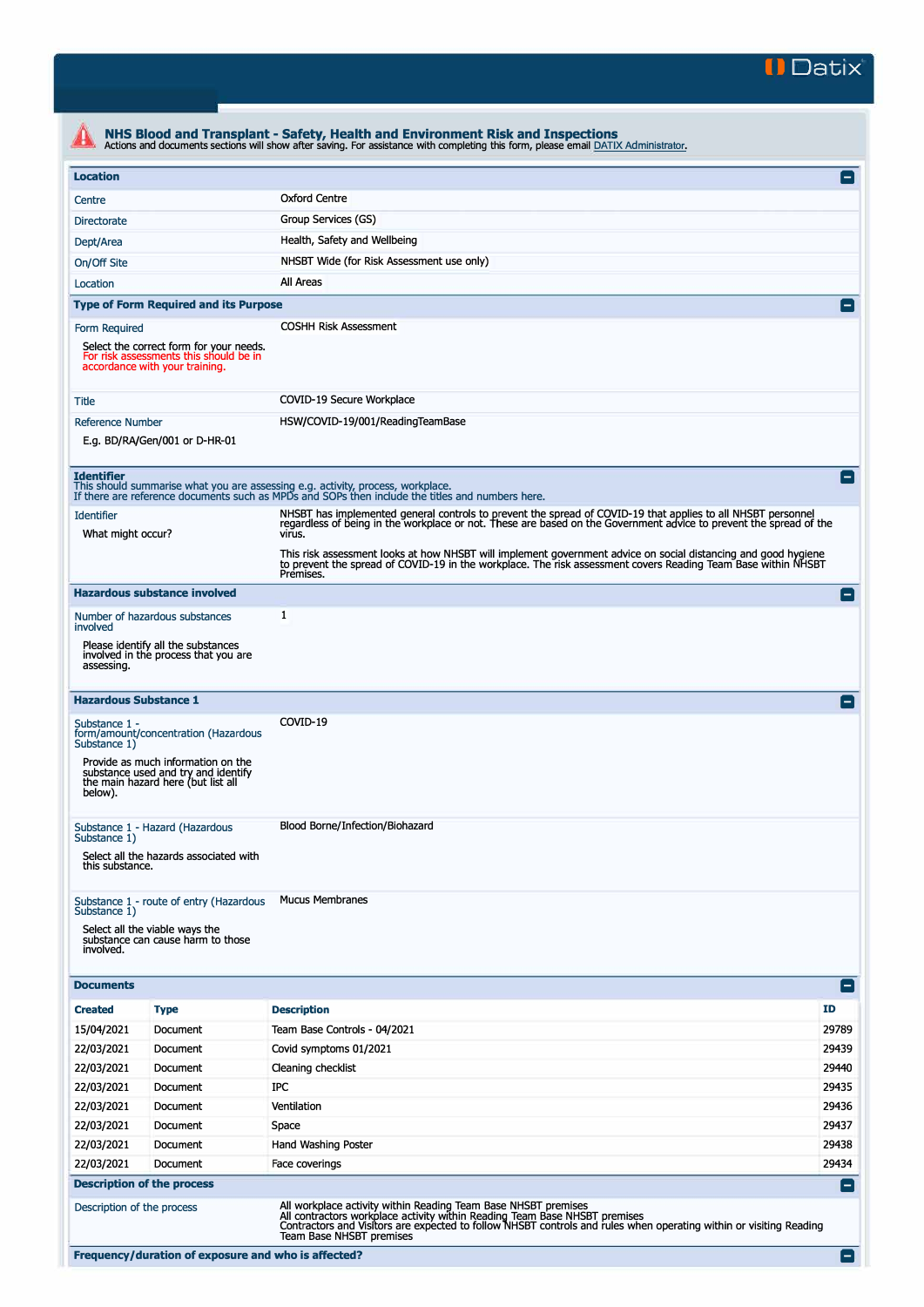Frequency/duration of exposure and who<br>is affected? (Frequency/duration of<br>exposure and who is affected?)

All employees, contractors and visitors can be affected.<br>Believed to be transmitted through;<br>contact with respiratory droplets generated by coughing and sneezing<br>contact with contaminated surfaces<br>aerosol generating proced

**Inherent Risk Grading**<br>Inherent risk is an evaluation of the damage that could occur assuming there are no controls are in place or there is catastrophic failure of the controls. It is<br>completed for the activity / assessm

e

A

 $\blacksquare$ 

| <b>Inherent Risk</b>                        |                       | Impact               |                |                              |                |              |  |
|---------------------------------------------|-----------------------|----------------------|----------------|------------------------------|----------------|--------------|--|
| Red-Extreme                                 | Likelihood            | <b>Negligible</b>    | <b>Minor</b>   | Moderate                     | Major          | Catastrophic |  |
| Orange-High<br>Yellow-Moderate<br>Green-Low | <b>Almost Certain</b> | $\circ$              | $\bullet$      | $\bullet$                    | $\bullet$      | $\bullet$    |  |
|                                             | Likely                | $\overline{O}$       | $\bullet$      | $\bullet$                    | $\bullet$      | $\bullet$    |  |
|                                             | <b>Possible</b>       | $\bullet$            | $\circ$        | $\bullet$                    |                | $\bullet$    |  |
|                                             | <b>Unlikely</b>       | $\bullet$            | $\overline{O}$ | $\bigcirc$                   |                | $\bullet$    |  |
|                                             | Rare                  | $\bullet$            | $\bullet$      | $\bullet$                    | $\overline{O}$ | $\bigcirc$   |  |
|                                             |                       | Rating (initial): 16 |                | <b>Risk level (initial):</b> |                |              |  |
|                                             |                       | Extreme              |                |                              |                |              |  |

**Controls in place**<br>Best practice is to directly link the controls to the hazards they are reducing and to list them in order of preference according to the hierarchy of control i.e.<br>eliminate, substitute, engineering cont

| Controls in place                                                                                                           | Personal controls at the team base.                                                                                                                                                                                                                                                                                                                                                                                                                                                                                                                                                                                                                                                                                                                                                                                                                                                                                                                                                                                                                                                                                                                                                                                                                                      |  |  |  |  |
|-----------------------------------------------------------------------------------------------------------------------------|--------------------------------------------------------------------------------------------------------------------------------------------------------------------------------------------------------------------------------------------------------------------------------------------------------------------------------------------------------------------------------------------------------------------------------------------------------------------------------------------------------------------------------------------------------------------------------------------------------------------------------------------------------------------------------------------------------------------------------------------------------------------------------------------------------------------------------------------------------------------------------------------------------------------------------------------------------------------------------------------------------------------------------------------------------------------------------------------------------------------------------------------------------------------------------------------------------------------------------------------------------------------------|--|--|--|--|
| E.G. "Gloves available to wear-YES"<br>For COSHH assessments please<br>consider other controls e.g. Health<br>Surveillance. | - Colleagues know not report for work if showing any symptoms of COVID-19 symptoms include high temperature<br>and/or new and continuous cough or a loss of, or change in, your normal sense of taste or smell (anosmia)<br>- Colleagues aware of other symptoms.<br>- Colleagues know to avoid contact with someone who is displaying symptoms of coronavirus (COVID-19).<br>- Colleagues know to avoid use of public transport, when possible.<br>- Avoid fouching the face, particularly mouth, nose and eyes.<br>- Colleagues Wash hands regularly as per government and NHSBT advice:<br>- Upon entering and prior to leaving a workplace.<br>- Before and after eating or smoking.<br>- After coughing or sneezing.<br>- Colleagues maintain social distancing of 2m from others, whenever possible.<br>- Colleagues maintain social distancing of 2m from others, whenever possible.<br>- Colleagues know how to implement good respiratory hygiene measur<br>blowing nose removing and putting on face coverings<br>- Colleagues take temperature on arrival and clean thermometer thoroughly after use.<br>Colleagues use disposable tissues when coughing or sneezing and dispose of immediately after use into the nearest<br>waste bin or clinical waste bin |  |  |  |  |
|                                                                                                                             | - All donor carers and nurses to be trained in how to wear, use and remove masks and training package to include<br>information on the hazard, risk and controls.                                                                                                                                                                                                                                                                                                                                                                                                                                                                                                                                                                                                                                                                                                                                                                                                                                                                                                                                                                                                                                                                                                        |  |  |  |  |
|                                                                                                                             | - Colleagues wear an appropriate Fluid Repellent Surgical Face Masks (FFP2) as required<br>- When on site, all Visitors / Contractors to sign in and out.<br>- When on site, all Visitors / Contractors to sign in and out.<br>- Hand sanitiser stations / automatic dispensers are located around the team base for all collea                                                                                                                                                                                                                                                                                                                                                                                                                                                                                                                                                                                                                                                                                                                                                                                                                                                                                                                                          |  |  |  |  |
|                                                                                                                             | contractors to use whilst on site                                                                                                                                                                                                                                                                                                                                                                                                                                                                                                                                                                                                                                                                                                                                                                                                                                                                                                                                                                                                                                                                                                                                                                                                                                        |  |  |  |  |
|                                                                                                                             | Local Controls<br>SOCIAL DISTANCING<br>- Daily communications to emphasise social distancing.<br>- Social distancing signage in place to remind staff about "hands face space"<br>- Office-based colleagues working from home, wherever possible<br>- Occupancy limits in place for maintaining social distance in separate areas to include where applicable<br>Garage area,<br>- With both the vehicles inside - limited to 1 person.<br>- With one vehicle inside - limited to 1 person.<br>- Without the vehicles inside - limited to 3 persons.<br>- Stores - limited to 2 persons.<br>- Main Office - limited to 2 persons.<br>- Kitchen - limited to 1 person.<br>- Staff Area - N/A to this team base.<br>- Other Offices - N/A to this team base.<br>- Meeting Room - limited to 6 persons.<br>- Computers arranged to allow space between workstations.<br>- Computers arranged to avoid face to face working.                                                                                                                                                                                                                                                                                                                                                 |  |  |  |  |
|                                                                                                                             | - Equipment moved to create wider walkways.<br>- Alternative work areas available for colleagues to work either in isolation or maintain 2m social distancing                                                                                                                                                                                                                                                                                                                                                                                                                                                                                                                                                                                                                                                                                                                                                                                                                                                                                                                                                                                                                                                                                                            |  |  |  |  |
|                                                                                                                             | <b>CLEANING</b><br>- Cleaning equipment is available in work areas<br>- Gloves and apron worn when cleaning<br>- Ensure all shared touchpoints, inclusive of all items on cleaning checklist, are cleaned as detailed.<br>- Cleaning logs to be completed, signed, dated and records retained.                                                                                                                                                                                                                                                                                                                                                                                                                                                                                                                                                                                                                                                                                                                                                                                                                                                                                                                                                                           |  |  |  |  |
|                                                                                                                             | <b>OTHER</b><br>- Good housekeeping and hygiene to be maintained in the workplace<br>- Ventilation within the shared office areas                                                                                                                                                                                                                                                                                                                                                                                                                                                                                                                                                                                                                                                                                                                                                                                                                                                                                                                                                                                                                                                                                                                                        |  |  |  |  |
|                                                                                                                             | Managers must;<br>- Ensure these measures are implemented and maintained at all times.                                                                                                                                                                                                                                                                                                                                                                                                                                                                                                                                                                                                                                                                                                                                                                                                                                                                                                                                                                                                                                                                                                                                                                                   |  |  |  |  |
| <b>Emergency Preparedness</b>                                                                                               | Ξ                                                                                                                                                                                                                                                                                                                                                                                                                                                                                                                                                                                                                                                                                                                                                                                                                                                                                                                                                                                                                                                                                                                                                                                                                                                                        |  |  |  |  |

Storage and disposal / accidental release<br>and fire fighting requirements  $N/A$ If individuals are displaying any symptoms of COVID -19 as listed above, inform the Line Manager, individual concerned to go home and follow government guidelines. **First Aid Measures** Final risk Grading<br>Residual risk is an evaluation of the damage that could occur after taking into account the effectiveness of current controls. It is completed for the activity /<br>assessment as a whole.

| Residual Risk                               |                       | Impact            |              |                 |              |              |  |
|---------------------------------------------|-----------------------|-------------------|--------------|-----------------|--------------|--------------|--|
| Red-Extreme                                 | <b>Likelihood</b>     | <b>Negligible</b> | <b>Minor</b> | <b>Moderate</b> | <b>Major</b> | Catastrophic |  |
| Orange-High<br>Yellow-Moderate<br>Green-Low | <b>Almost Certain</b> | $\circ$           |              |                 |              | L.           |  |
|                                             | Likely                | $\overline{C}$    |              |                 |              | L.           |  |
|                                             | Possible              |                   |              |                 |              |              |  |